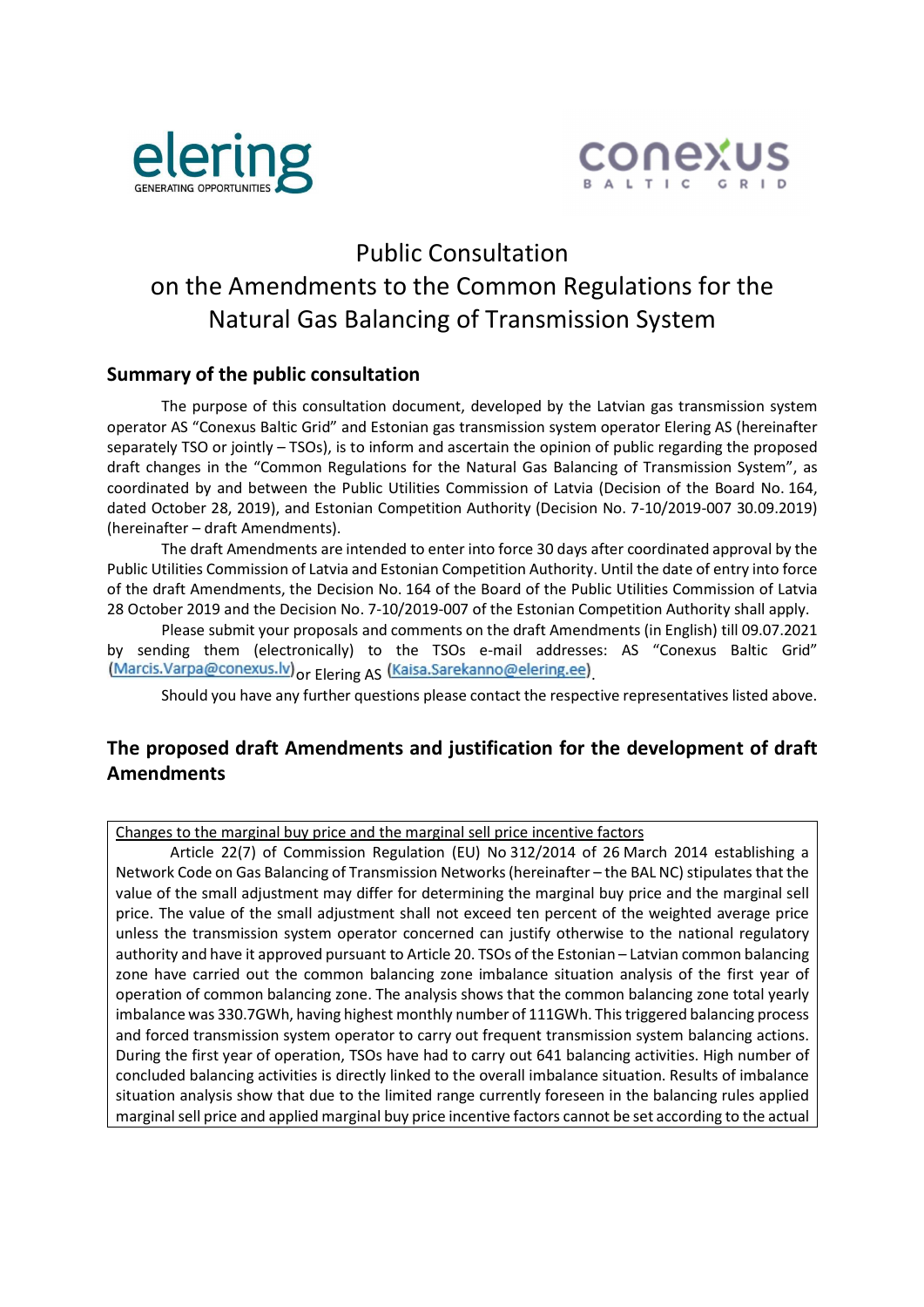



market situation. In TSOs view, it would be beneficial to change the defined incentive factor ranges. This change should further incentivize the market to fulfil the balance responsibility by more effectively balancing the inputs and offtakes and improve the overall common balancing zone imbalance situation. If the overall common balancing zone imbalance situation is improved, the need for TSOs frequent involvement in transmission system balancing would be reduced, allowing TSO to carry out its primary function of natural gas transmission more efficiently. This change would also help to reduce the costs of market participants that are more effectively balancing their activity by transferring the cost from neutrality component to imbalance component.

#### Sub-paragraph 8.10 shall be modified and expressed as follows:

"8.10. The MBP incentive factor and the MSP incentive factor shall be set as follows: 8.10.1. the MSP incentive factor may range between a value of 0.8 and 1.0; 8.10.2. the MBP incentive factor may range between a value of 1.0 and 1.2;"

#### Imbalance price publication

 The regulation for imbalance price publication for gas day, which falls within non-business day, must be elaborated. Namely, the imbalance price for gas day, which falls within non-business day, shall be made public no later than the following business day.

#### Sub-paragraph 8.11 shall be modified and expressed as follows:

"8.11 The TSO shall publish on its website the marginal sell price and the marginal buy price of gas day D no later than the end of gas day D+3. If the gas day D+3 falls within non-business day, the marginal sell price and the marginal buy price of gas day D shall be published the next business day."

#### Deadlines for the reports

 Establishment of Estonian – Latvian common balancing zone has introduced changes and additional components in the process of coordinating, processing and confirming allocations. The current operational experience of TSOs indicate that due to the allocation timeframes and the processed amount of data, the deadlines for determination of neutrality charge, provisional monthly imbalance settlement and final monthly imbalance settlement shall be extended from 10th calendar day to 12th calendar day of the respective month.

#### Replace the number "10" with the number "12" in the sub-paragraphs 8.14, 9.2, 9.6.

#### TSO neutrality principle – recovery of losses

According to Article 29(1) of BAL NC, the TSO shall not gain or lose by the payment and receipt of daily imbalance charges, within day charges, balancing action charges and other charges related to its balancing activities. This means that any costs or revenues arising from balancing activities shall be passed by TSO to network users and especially in case of a defaulting network user (Article 31(3) of BAL NC), which in certain occasions can also be classified as balancing misconduct. Therefore, the emphasis should be added to the neutrality charge calculation methodology provisions in the balancing rules.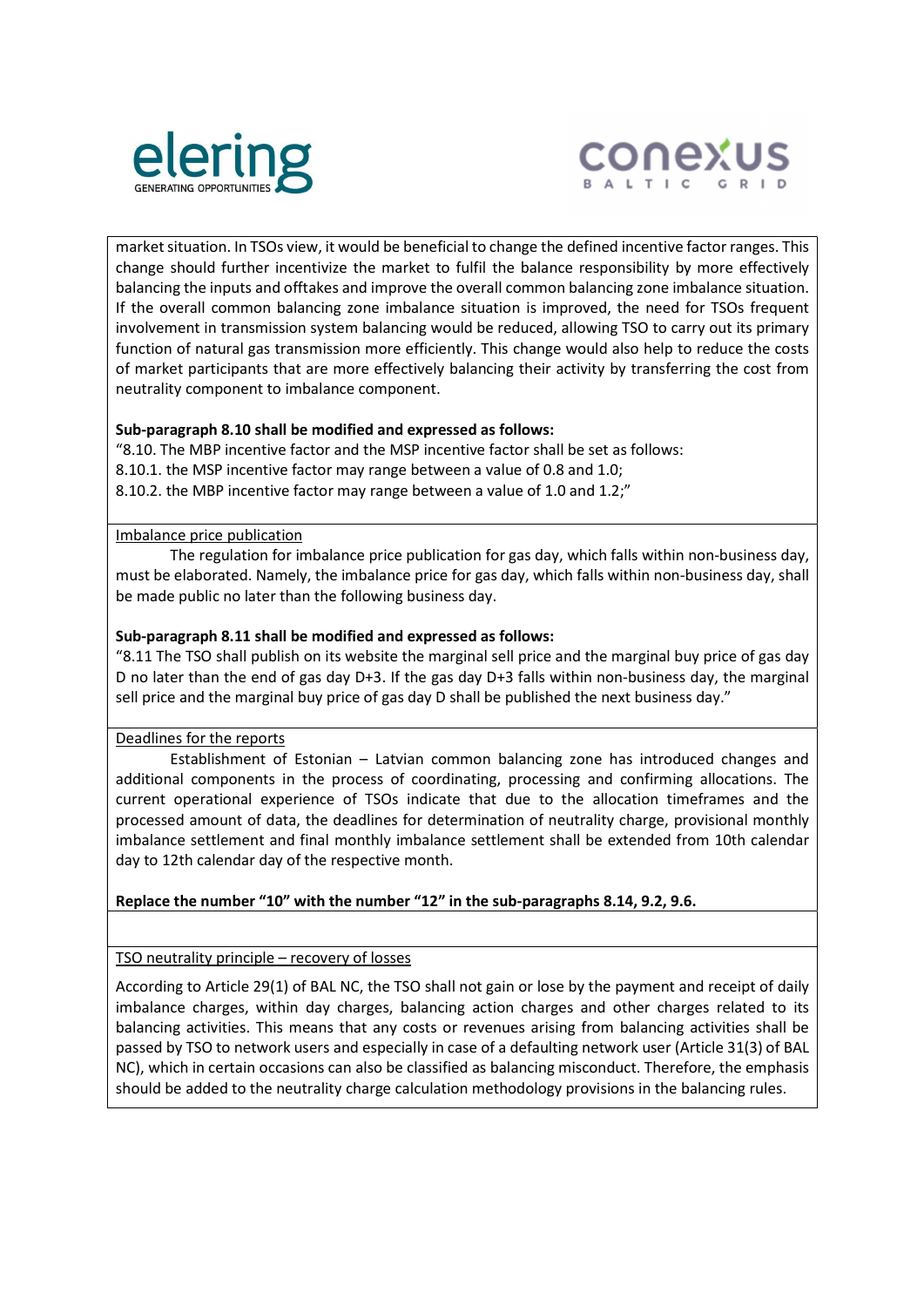



Supplement the sub-paragraph 8.15.4. after the words "undertaken by the TSO" with the brackets and words "(including TSO costs arising from network user non-payment default provided the credit management and collateral measures and requirements, as foreseen in section 4 of this Regulation, were duly implemented)"

Neutrality charge publication time

 Proposal for harmonization of the times when neutrality charge determination is done and how the information about neutrality charge is published.

#### Replace in sub-paragraph 8.18 number "8" with the number "12"

Final monthly settlement

 The final monthly settlement shall also be the final moment to correct any calculation or other data errors, for example if there has been an error in the calculation of imbalance gas price.

#### Sub-paragraph 9.6. shall be modified and expressed as follows:

"9.6. No later than 12 calendar days after the beginning of the third month after delivery, the TSO shall carry out the final monthly settlement. During final monthly settlement, the network user shall receive an update of the information provided under provisional monthly settlement, based on any corrections in the data used in the provisional monthly settlement and based on the final allocation of inputs and off-takes, which have been made available to the TSO no later than two calendar days before the deadline for final monthly settlement."

#### Establishment of TSO self-billing procedure

 Request for the self-billing provision, where TSO issues invoices on behalf of the network user, inclusion in the balancing rules has been questioned by market participants. For the TSO self-billing in relation to the settlement of imbalance charges and neutrality charge to be applied, a separate agreement between the network user and the TSO recognizing TSO self-billing procedure shall be concluded. Therefore, an additional clause in the balancing rules shall be introduced, which foresees that a separate agreement between the TSO and the network user is necessary in order to mutually recognize the TSO self-billing procedure.

New sub-paragraph shall be added to paragraph 11 and expressed as follows:

"11.11. Provided that a separate self-billing agreement is concluded between the TSO and the network user, the former, as the self-biller, may issue invoices on behalf of the latter."

#### Confidentiality obligations

Sub-paragraph 18.1. shall be modified and expressed as follows:

"18.1. Information about the balance status of the network user, its operations on the common IT platform of the common balancing zone and imbalance settlement between the TSO and the network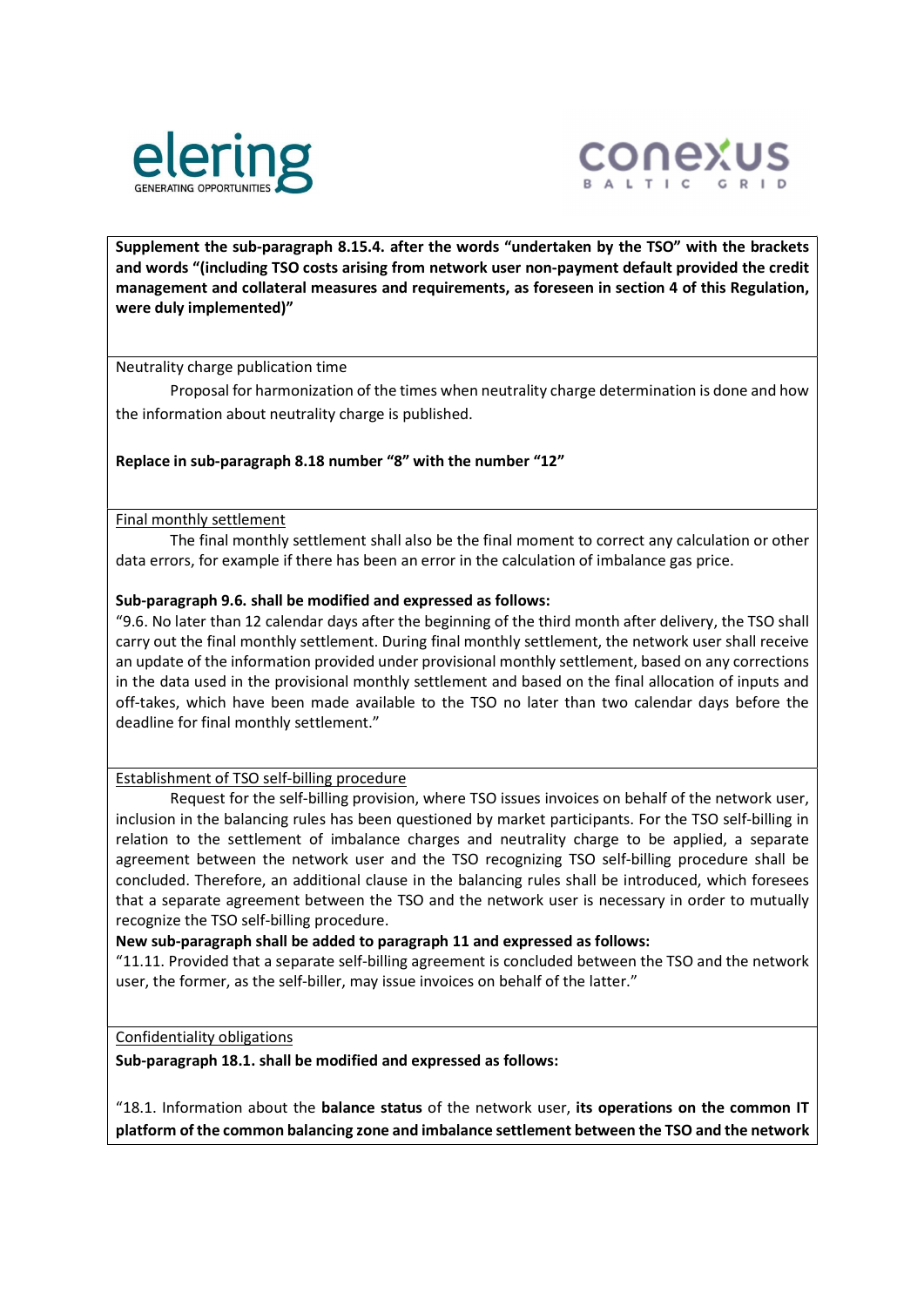



user, as well as other information, which parties have designated as commercial secret, regardless of how this information was created or processed, including regardless of the format of information (for example, written, text, audio, vocal or pictorial), shall be considered commercial information (commercial secret). Information set out in this sub-paragraph is protected and may not be disclosed to a third party without securing prior written approval by the other party, except information, which is being disclosed pursuant to Regulation or other legal acts.

#### Sub-paragraph 18.2. shall be modified and expressed as follows:

"18.2. The parties use commercial information (commercial secret) solely for the performance of the balancing agreement. The TSO is also entitled to use information received from the network user pursuant to the balancing agreement for the purpose of fulfilling its functions set out in applicable legal acts for the duration of the balancing agreement and also after termination of the balancing agreement."

#### Sub-paragraph 18.4. shall be modified and expressed as follows:

"18.4. The duty of the parties regarding non-disclosure of commercial information (commercial secret) set out in sub-paragraph 18.1. of this Regulation, shall survive the termination of the balancing agreement for a period of 10 years."

Personal data protection

Supplement the common regulations with section 19 as follows:

#### "19. Processing of personal data

19.1. The parties are entitled to process personal data of natural persons received from the other party solely for the purpose of enabling performance of the balancing agreement, subject to requirements of legal acts applicable to processing and protection of personal data of natural persons.

19.2. The party which discloses to the other party personal data of natural persons, shall ensure that personal data is acquired under lawful grounds set out in applicable legal acts. By signing the balancing agreement, the parties agree, that personal data of natural persons is processed in order to safeguard a legitimate interest of the TSO and network user – enable performance of the balancing agreement.

19.3. The parties undertake not to disclose to third parties personal data of natural persons received from the other party, except when it is necessary to enable performance of the balancing agreement, or if applicable acts require such disclosure. If pursuant to applicable legal acts the party may be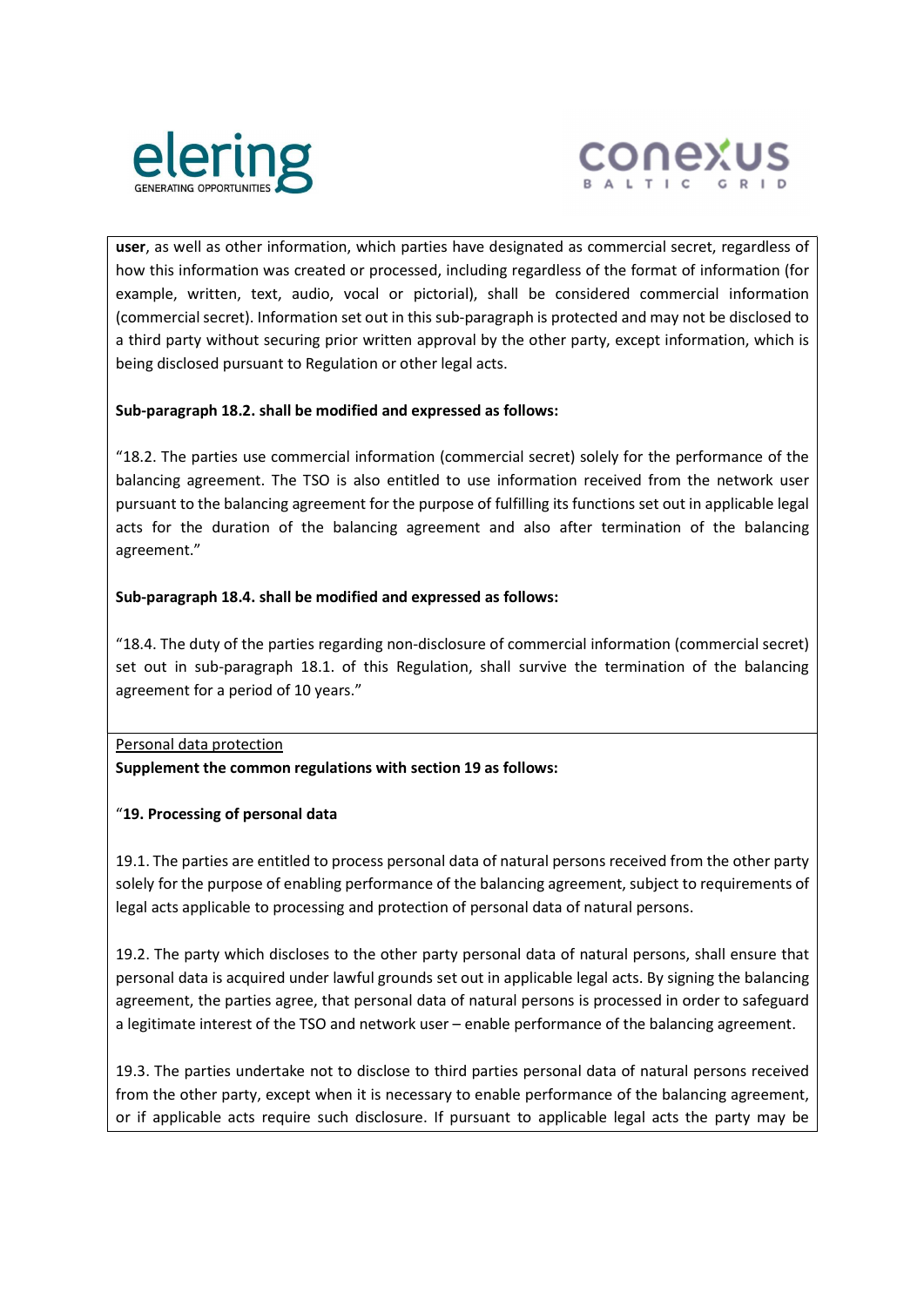



required to disclose personal data of natural persons acquired from the other party, prior to such disclosure the party informs the other party, provided informing the other party is not forbidden by applicable legal acts.

19.4. The parties undertake to destroy personal data of natural persons received from the other party, if the need to process said data is no longer necessary to enable performance of the balancing agreement.

19.5. The parties are obliged to apply appropriate technological measures, which prevent unauthorized access to personal data of natural persons received from the other party. The party which acquired the data and transferred it to the other party shall be responsible for extent of data processing, purpose of data processing and lawfulness of data processing."

Replace in paragraph 1 of the Annex "Rules for the credit management and collaterals" the number "3.1.7" with the number "3.1.5"

Clarification of credit rating provisions

N.B.! Elering considers relevant to harmonize and align the rules for credit management, creditworthiness and collaterals in the common balancing zone and plans to initiate the necessary amendment process to the Estonian national regulations.

Paragraph 4 of the Annex "Rules for the credit management and collaterals" shall be modified and expressed as follows:

"4. Credit rating of the network user shall be deemed appropriate if it complies with at least one of the following criteria:

4.1. a long-term rating of BBB- or higher under Standard & Poor's;

4.2. a long-term rating of BBB- or higher under Fitch;

4.3. a long-term rating of Baa3 or higher under Moody's.

Monitoring of network user's balancing positions and fulfilment of liabilities

 Article 31 of BAL NC establishes that the TSO can impose relevant contractual requirements, including financial security safeguards, on network users to mitigate their default in payment due for daily imbalance charges, within-day charges, balancing actions charges and other charges related to balancing activities. The Common Regulations for the Natural Gas Balancing of Transmission System currently provides a general framework for the network user balance monitoring. The TSO has instruments to regularly analyse the credit limit amounts in comparison to network user's balancing position. However, there could arise a situation where during a short time period, e.g. balancing period, the network user increases its imbalance, which has the potential to trigger the system integrity. The current proposal is to specify that the substantial network user imbalance can also be the ground, provided that other criteria are fulfilled, for the interruption or discontinuation of balancing provision